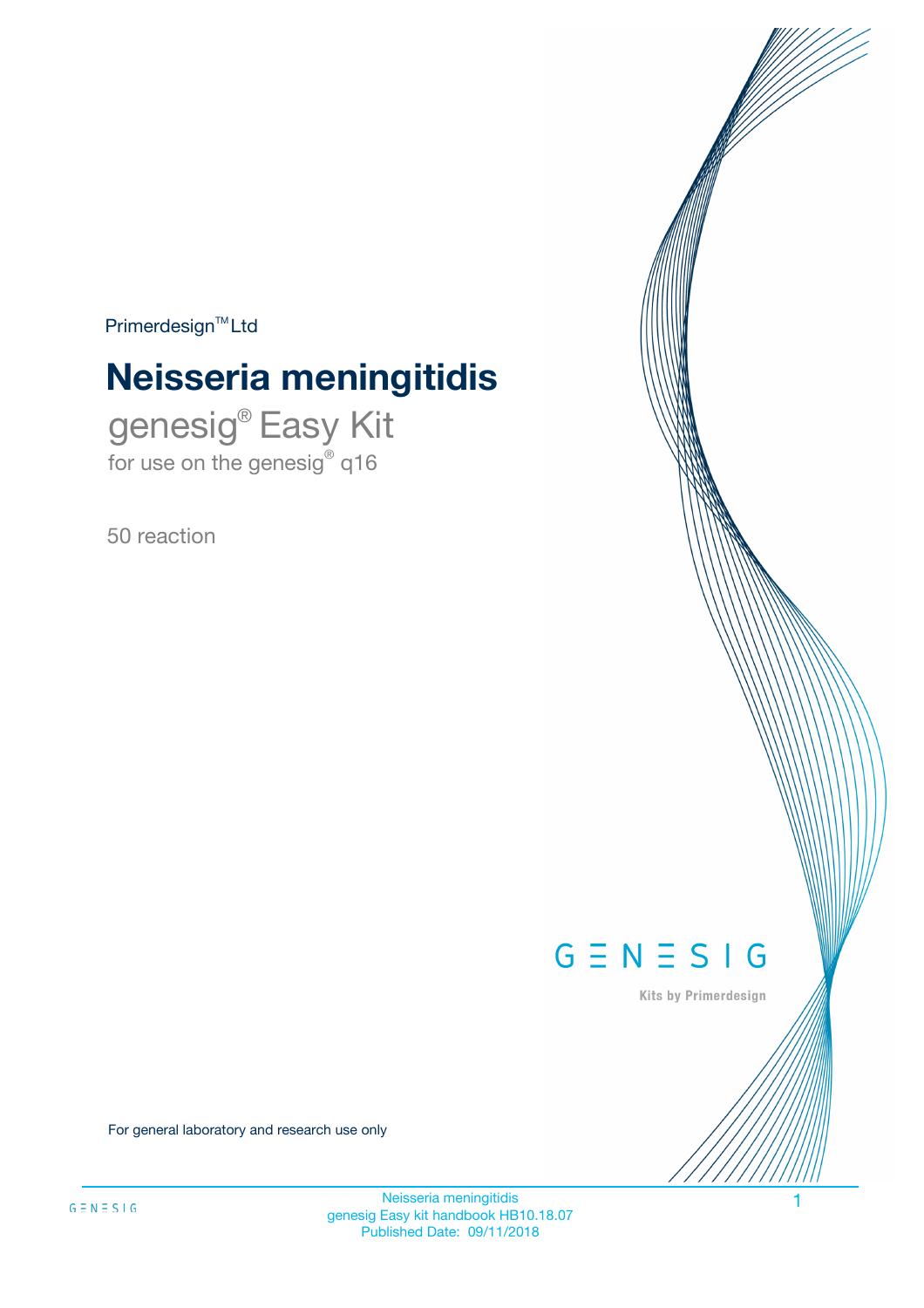## genesig® Easy: at a glance guide

#### **For each DNA test**

| Component                   | <b>Volume</b> | Lab-in-a-box pipette |  |
|-----------------------------|---------------|----------------------|--|
| N.meningitidis reaction mix | $10 \mu$      |                      |  |
| <b>Your DNA sample</b>      | 10 µl         |                      |  |

#### **For each positive control**

| Component                   | Volume          | Lab-in-a-box pipette |  |
|-----------------------------|-----------------|----------------------|--|
| N.meningitidis reaction mix | 10 <sub>µ</sub> |                      |  |
| Positive control template   | 10 <sub>µ</sub> |                      |  |

#### **For each negative control**

| Component                   | <b>Volume</b>   | Lab-in-a-box pipette |  |
|-----------------------------|-----------------|----------------------|--|
| N.meningitidis reaction mix | $10 \mu$        |                      |  |
| <u>Water</u>                | 10 <sub>µ</sub> |                      |  |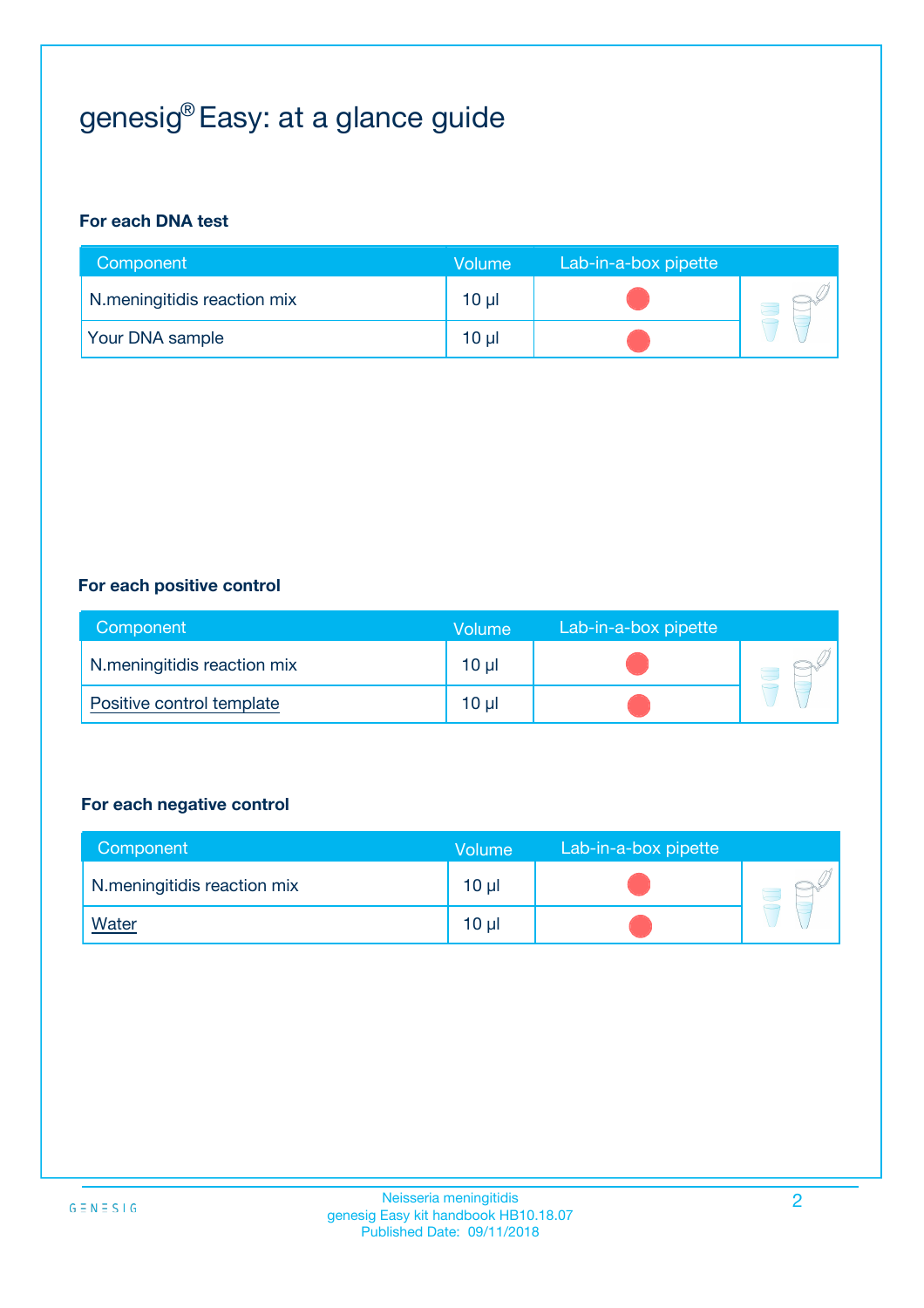## Kit Contents



## Reagents and equipment to be supplied by the user

#### **genesig® q16 instrument**

#### **genesig® Easy Extraction Kit**

This kit is designed to work well with all processes that yield high quality RNA and DNA but the genesig Easy extraction method is recommended for ease of use.

#### **genesig® Lab-In-A-Box**

The genesig Lab-In-A-Box contains all of the pipettes, tips and racks that you will need to use a genesig Easy kit. Alternatively if you already have these components and equipment these can be used instead.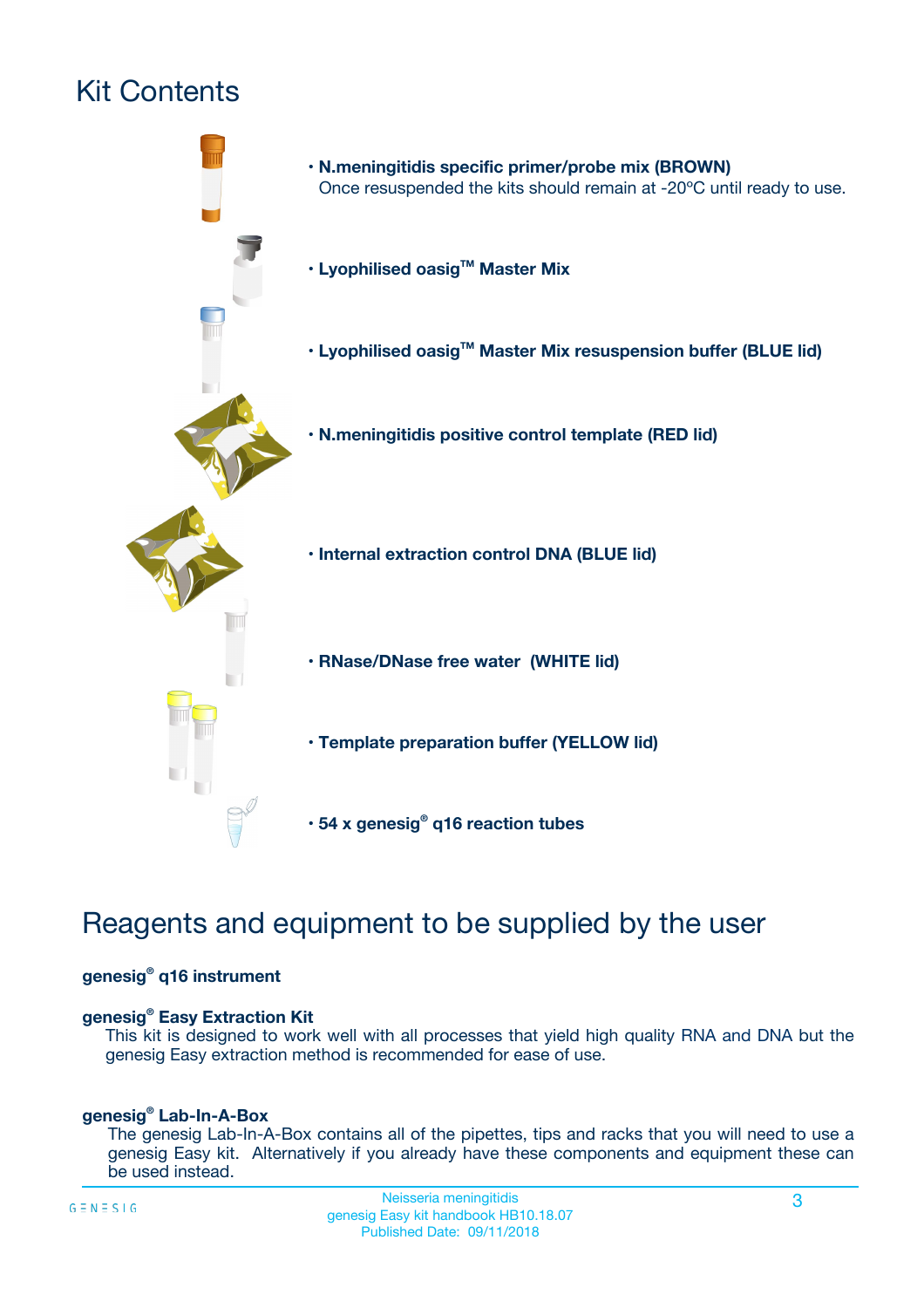## Step-by-step guide

### 1. Create your reaction mix



Use the blue pipette to transfer 500µl**\*** of the oasig Master Mix resuspension buffer into the tube of lyophilised oasig Master Mix and mix well by gently swirling. Then transfer all of that master mix into the brown tube labelled N.meningitidis primers/probe.

**\***Transfering 525µl of the oasig Master Mix resuspension buffer to your oasig Master Mix (instead of the 500µl recommended above) will enable you to take full advantage of the 50 reactions by accounting for volume losses during pipetting. In order to do so with the genesig Easy fixed volume pipettes use 1x blue, 2x red and 1x grey pipettes to make the total volume. Please be assured that this will not adversely affect the efficiency of the test.

Cap and shake tube to mix. A thorough shake is essential to ensure that all components are resuspended. **Failure to mix well can produce poor kit performance.**

Leave to stand for 5 minutes. Now your reaction mix is ready to use.

Store the reaction mix in the freezer from hereon.

#### Top tip

- Ensure that the reaction mix is mixed thoroughly before each use by shaking.
- **•** Once resuspended do not expose genesig Easy kit to temperatures above -20°C for longer than 30 minutes at a time.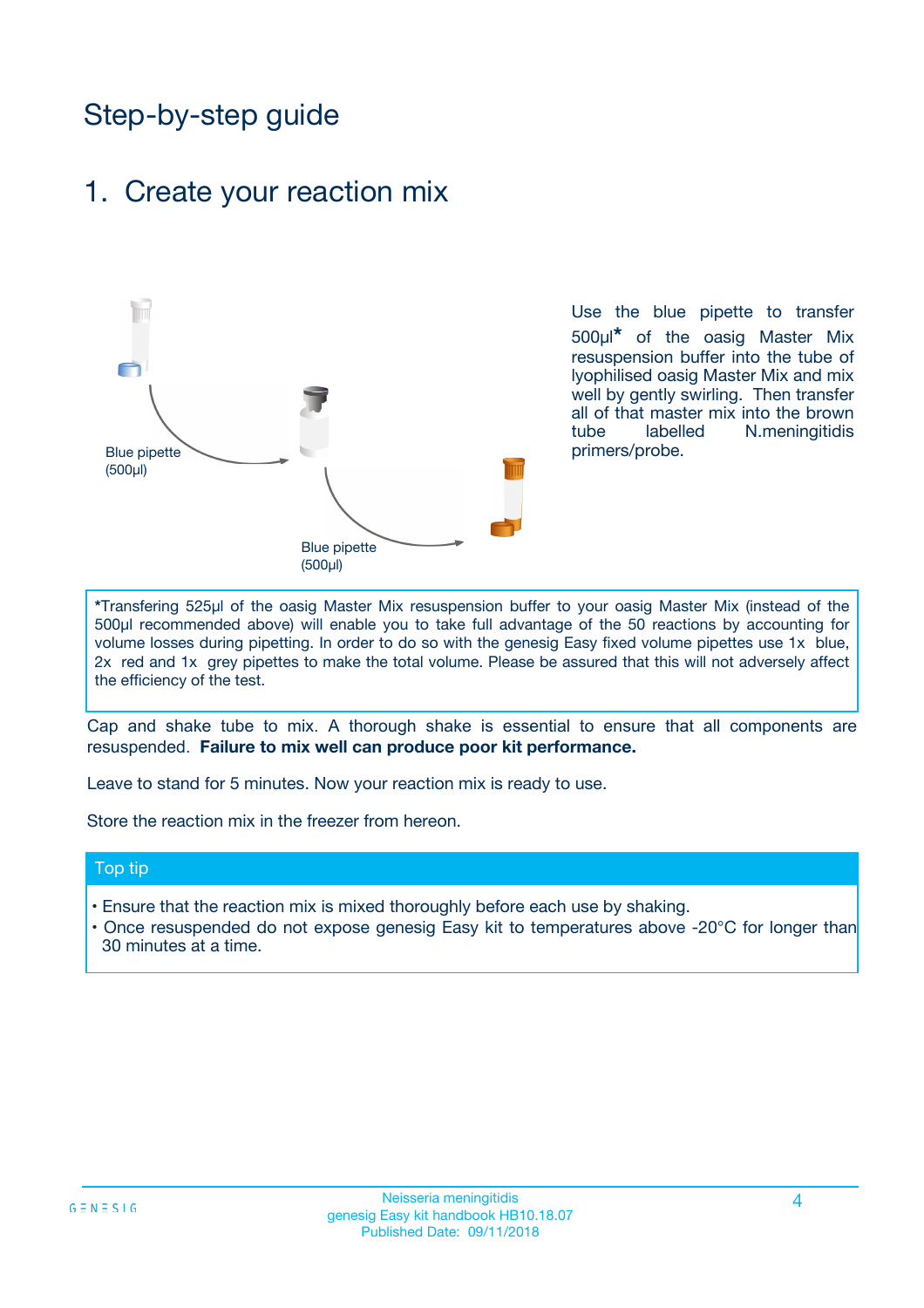## 2. Internal extraction control



Use the blue pipette to transfer 1000µl (2 x 500µl) of template preparation buffer into the Internal Extraction Control DNA tube. Cap and shake tube to mix.

Your kit contains Internal Extraction Control DNA. This is added to your biological sample at the beginning of the DNA extraction process. It is extracted along with the DNA from your target of interest. The q16 will detect the presence of this Internal Extraction Control DNA at the same time as your target. This is the ideal way to show that your DNA extraction process has been **successful.** 

#### **If you are using an alternative extraction kit:**

Use the red pipette to transfer 10µl of Internal Extraction Control DNA to your sample **after** the lysis buffer has been added then follow the rest of the extraction protocol.

#### **If you are using samples that have already been extracted:**

Use the grey pipette to transfer 5µl of Internal Extraction Control DNA to your extracted sample.

### 3. Add reaction mix to all reaction tubes



For every reaction to be run, use the red pipette to add 10µl of your N.meningitidis reaction mix to every tube.

#### Top tip

- Always pipette the reaction mix directly into the bottom of the tube.
- You can label the tube lids to aid your reaction setup but avoid labelling tube sides.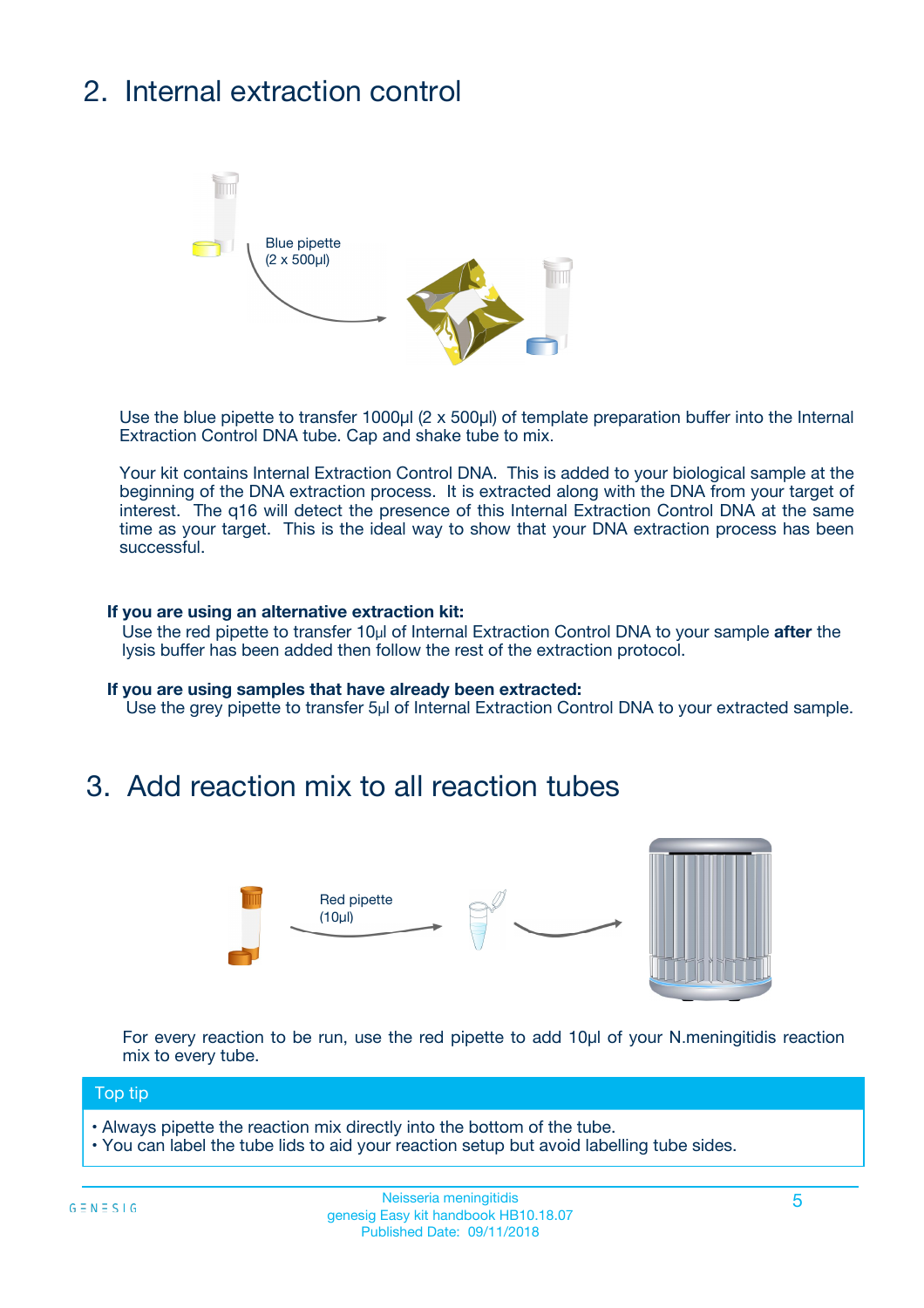### 4. Negative control



For each test you will require a negative control. Instead of DNA, water is used. This sample should typically prove negative thus proving that all of your positive samples really are positive.

To create a negative control reaction simply use the red pipette to add 10µl of the water to the required reaction tubes. Close these tubes after adding the water.

Because some genesig kit targets are common in the environment you may occasionally see a "late" signal in the negative control. The q16 software will take this into account accordingly.

#### Top tip

**•** Always add the water to the side of the tube to reduce the introduction of bubbles.

### 5. Set up a test



For each sample you wish to analyse, use the red pipette to add 10µl of your DNA sample to the required reaction tubes. Close these tubes after adding the sample. Always change pipette tips between samples.

#### Top tip

**•** Always add the DNA sample to the side of the tube to reduce the introduction of bubbles.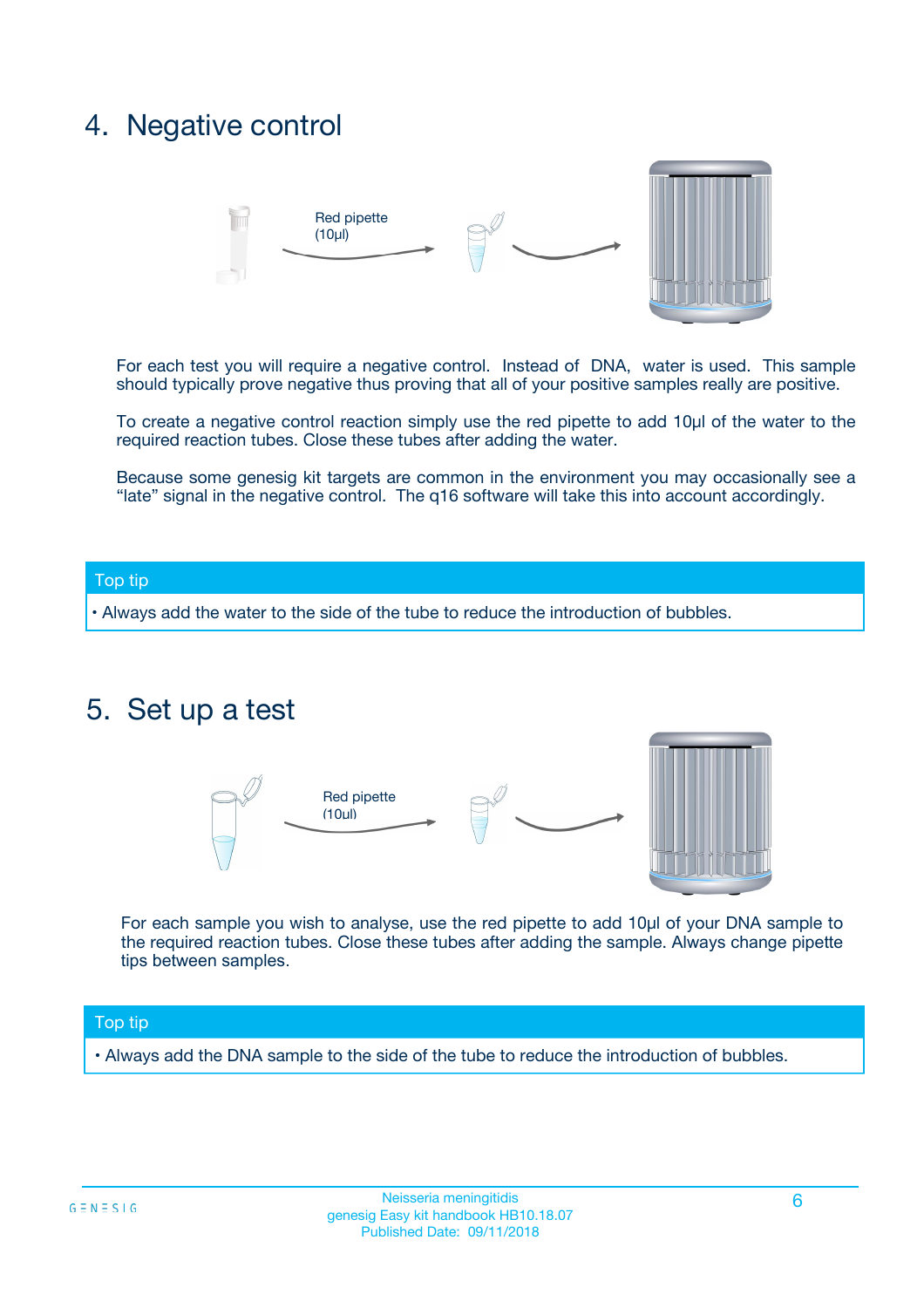### 6. Positive control



Use the blue pipette to transfer 1000µl (2 x 500µl) of template preparation buffer into the positive control template tube. Cap and shake tube to mix.

Each time you run a test you will require a positive control. This is a small portion of DNA from your target of interest. It serves two purposes:

1. It will always test positive so it shows that everything is working as it should be.

2. The q16 software knows how much DNA is present in the positive control. So it can automatically compare your sample of interest with the positive control to calculate the amount of target DNA in your sample.

To create a positive control reaction, simply use 10µl of the positive control instead of your DNA sample.



Take great care when setting up your positive control. The positive control template has the potential to give you a false positive signal in your other samples. Set positive controls up last after all other sample tubes are closed. Always change pipette tips between samples. You may even choose to set up positive controls in a separate room.

#### Top tip

**•** Always add the positive control to the side of the tube to reduce the introduction of bubbles.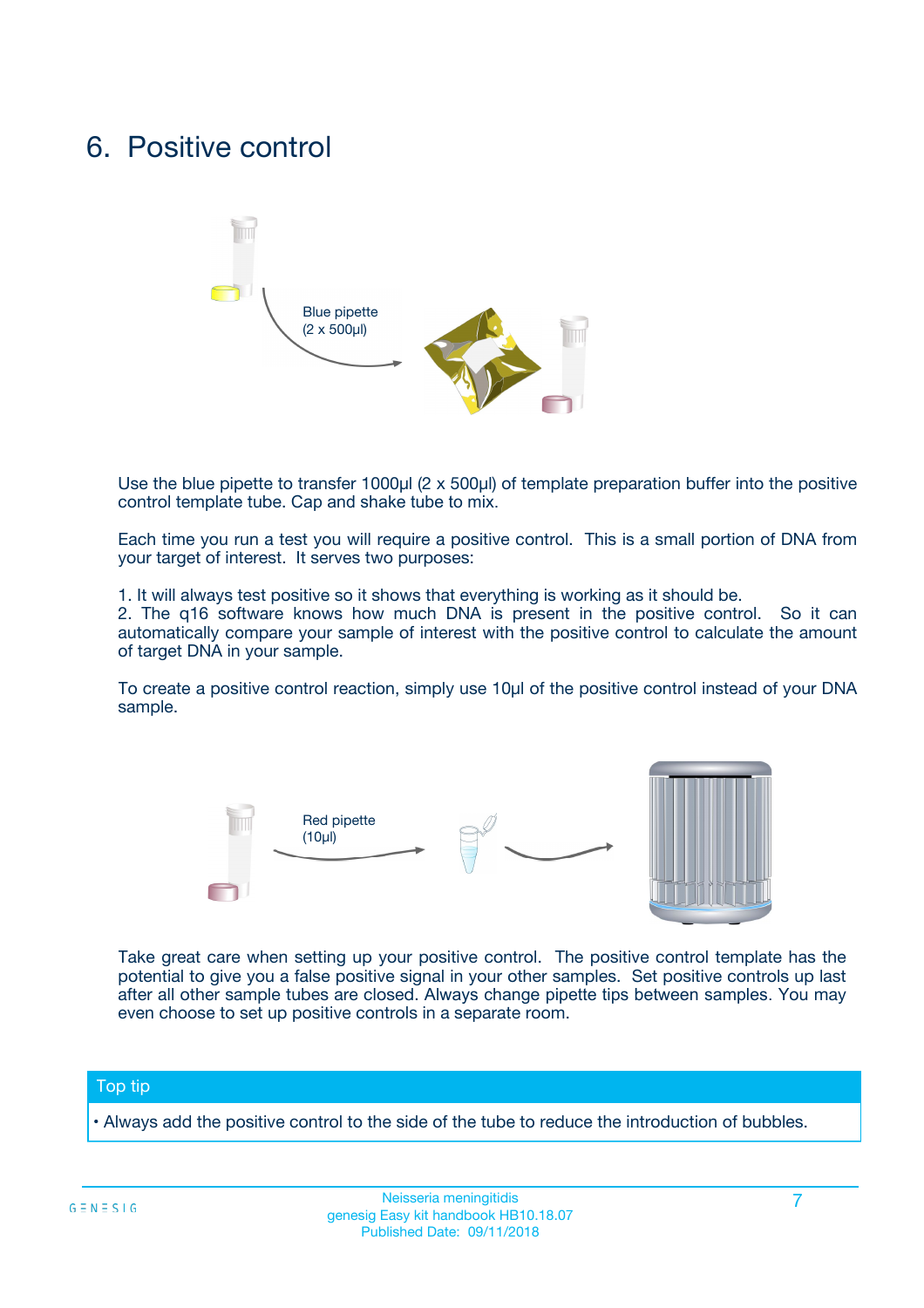## 7. Running the test

Place the tubes into the correct positions in your q16 as defined by the software, this may include positioning of empty tubes to ensure that the q16 lid is balanced. The run can then be started.

| genesig q16 PCR software - 1.2                                               |                                     | $\Box$                                                                                  |
|------------------------------------------------------------------------------|-------------------------------------|-----------------------------------------------------------------------------------------|
| Unsaved (New Experiment 2<br>$\vert \cdot \vert$<br><b>Open Experiments:</b> | <b>D</b> Open<br>Save<br>$\Box$ New | Save As<br><b>C</b> Close<br>$G \equiv N \equiv S \mid G$<br><b>&amp; Configuration</b> |
| Setup<br><b>Results</b><br><b>Stages:</b>                                    |                                     |                                                                                         |
| <b>Notes</b>                                                                 | Samples                             | <b>Tests</b>                                                                            |
| <b>Name and Details</b>                                                      | Color<br>Name                       | Note<br>Color<br>Note<br>Name                                                           |
| New Experiment 2017-10-26 11:06                                              | Sample 1                            | ع<br>条<br>Test 1                                                                        |
| Kit type: genesig® Easy Target Detection kit                                 | Sample 2                            |                                                                                         |
| Instrument Id.:                                                              | Sample 3                            | $\qquad \qquad \blacksquare$<br>$\qquad \qquad \blacksquare$                            |
| Run Completion Time:                                                         | Sample 4                            |                                                                                         |
| <b>Notes</b>                                                                 | Sample 5<br>A<br>v                  | $\triangle$<br>4<br>$\oplus$<br>₩                                                       |
| <b>Well Contents</b>                                                         |                                     | <b>Run</b>                                                                              |
| Pos.<br>Test                                                                 | Sample                              | <b>Run Status</b>                                                                       |
| Test 1<br>-1                                                                 | <b>Negative Control</b>             | $\blacktriangle$                                                                        |
| $\overline{2}$<br>Test 1                                                     | <b>Positive Control</b>             |                                                                                         |
| $\overline{\mathbf{3}}$<br>Test 1                                            | Sample 1                            | Show full log                                                                           |
| Test 1<br>$\overline{4}$                                                     | Sample 2                            |                                                                                         |
| 5<br>Test 1                                                                  | Sample 3                            | <b>Run Control</b>                                                                      |
| 6<br>Test 1                                                                  | Sample 4                            |                                                                                         |
| $\overline{7}$<br>Test 1                                                     | Sample 5                            |                                                                                         |
| 8                                                                            |                                     | $\triangleright$ Start Run<br>Abort Run                                                 |
| <b>JOD FURTY TUDE TO BUILDED IN</b>                                          |                                     | $\overline{\mathbf{v}}$                                                                 |

#### Top tip

- Before loading tubes into the q16, check for bubbles! Flick the bottom of the tubes to remove any bubbles that may have formed during the test setup.
- Apply centrifugal force with a sharp wrist action to ensure all solution is at the bottom of the reaction tube.
- When repeating a test you can use a previous file as a template by clicking 'open' then selecting File name > Files of Type > Experiment file as template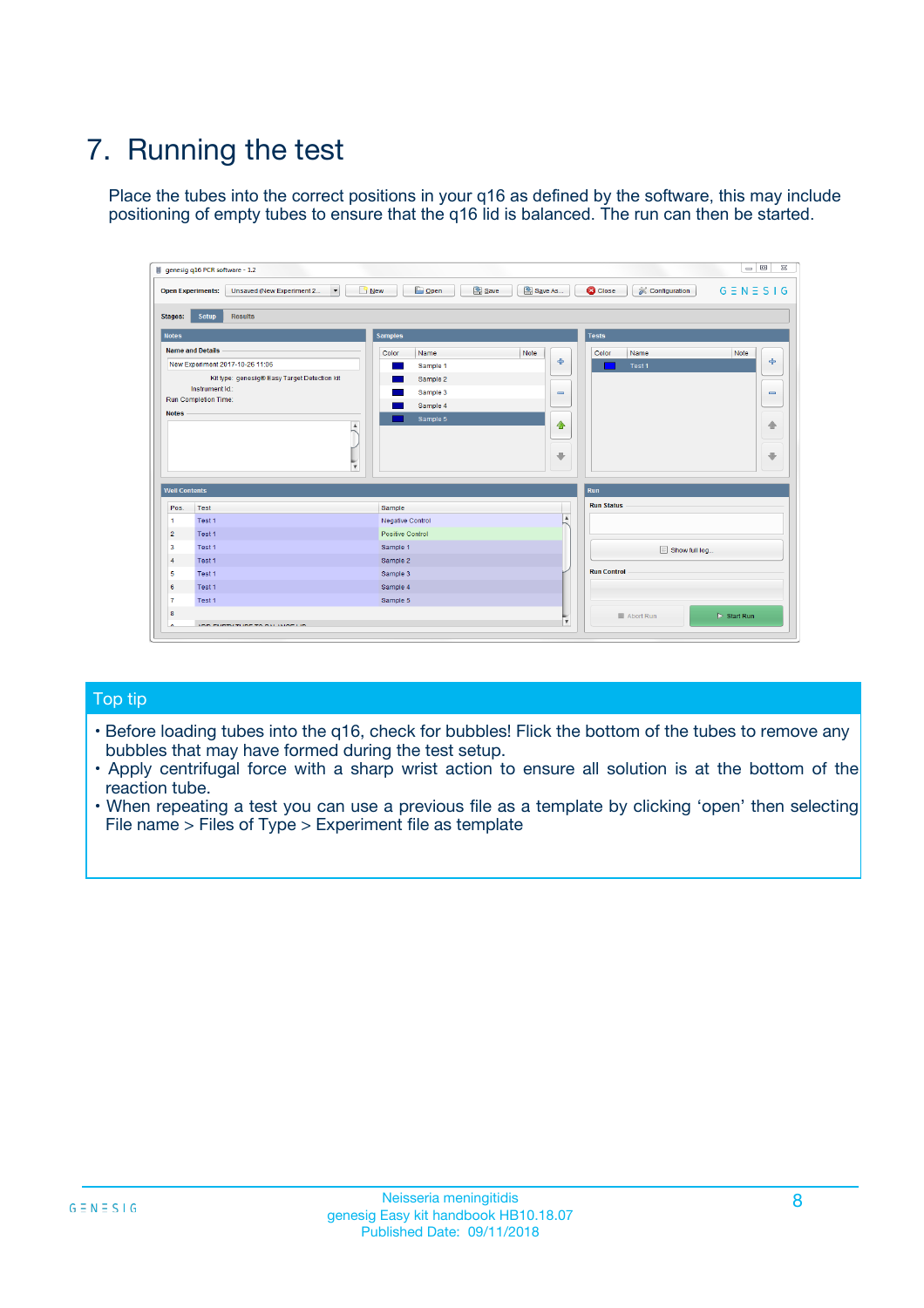### What do my results mean?

Analysis of your data is carried out automatically by the genesig q16. The following information is designed to help you fully understand a result or to troubleshoot:

### "Positive"

#### **Explanation**

Your sample has produced a positive result. Your target of interest is present and you can use the reported quantity.

"Negative"

#### **Explanation**

Your sample has produced a negative result. The target is not present in your sample.

### "Test contaminated"

#### **Explanation**

The Negative Control should be completely free of any DNA. If you see this error message it means that at some point during the setup, the Negative Control has been contaminated with DNA and has given a positive signal. This contamination has invalidated the test. The Positive Control and your test samples are both possible sources of contaminating DNA. The genesig q16 reaction tubes from previous runs will also contain very high amounts of DNA so it is important that these are carefully disposed of after the run is completed and NEVER OPENED. It may be the case that your kits have become contaminated which will lead to the same problem occurring repeatedly.

#### **Solutions**

1. Clean your working area using a commercial DNA remover solution to ensure the area is DNA free at the start of your run and re-run the test

2. If the problem persists then the kit has become contaminated and it will have to be discarded and replaced with a new kit. When you open the new kit, run a simple test to show that changing the kit has solved the problem. Prepare a test which includes only the Positive Control, the Negative Control and one 'mock sample'. For the 'mock sample' add water instead of any sample DNA. The result for the Negative Control and the mock sample should be negative indicating that contamination is no longer present.

#### **Preventive action**

An ideal lab set-up has a 'Clean area' where the test reagents are prepared and a 'sample area' where DNA samples and the Positive Control template are handled. The best workflow involves setting up all the test components (excluding the positive control template) in the clean area and then moving the tests to the sample area for sample and Positive Control addition. If this method is followed then the kit components are always kept away from possible sources of contamination. For extra security the Negative Control can be completely prepared and sealed in the clean area. All work areas should be decontaminated regularly with DNA remover.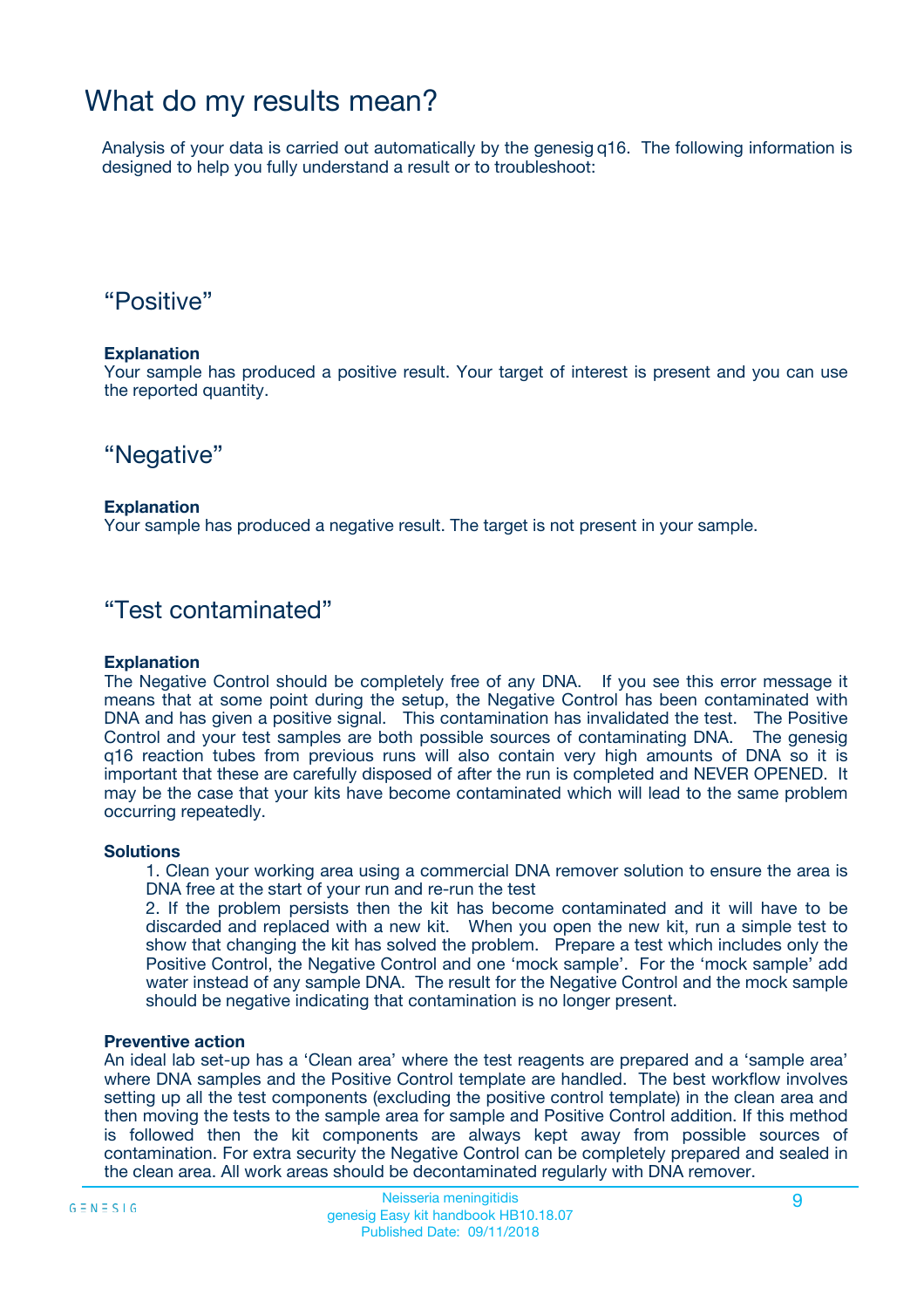### "Sample preparation failed"

#### **Explanation**

The test has failed because the quality of the sample was not high enough. The Internal Extraction Control component identifies whether the sample has been prepared correctly and is of suitable quality. This error message means that this quality control test has failed and the sample quality is not high enough for analysis.

#### **Solutions**

1. Check the sample preparation protocol for any user errors then repeat.

2. Poor quality samples can result from overloading the sample preparation protocol with too much starting material. Try reducing the amount of starting material then repeat.

3. Failing to add the Internal extraction Control DNA to your sample during the sample preparation protocol can also lead to a reported result of "sample preparation failed". Ensure that this step has not been overlooked or forgotten. If your samples are derived from an archive store or from a process separate from your genesig Easy extraction kit; you must add 5µl of Internal Extraction Control DNA into each 0.5ml of your sample to make it suitable for use on the q16.

### "Positive result, poor quality sample"

#### **Explanation**

The test is positive so if you are only interested in obtaining a 'present or absent' answer for your sample then your result is reliable. However, the test contains an Internal Extraction Control component that identifies if the sample is of high quality. This quality control test has failed and the sample is not therefore of high enough quality to accurately calculate the exact copy number of DNA present. If you require quantitative information for your sample then proceed with the solutions below.

#### **Solution**

For appropriate solutions, read the "Sample preparation failed" section of this handbook.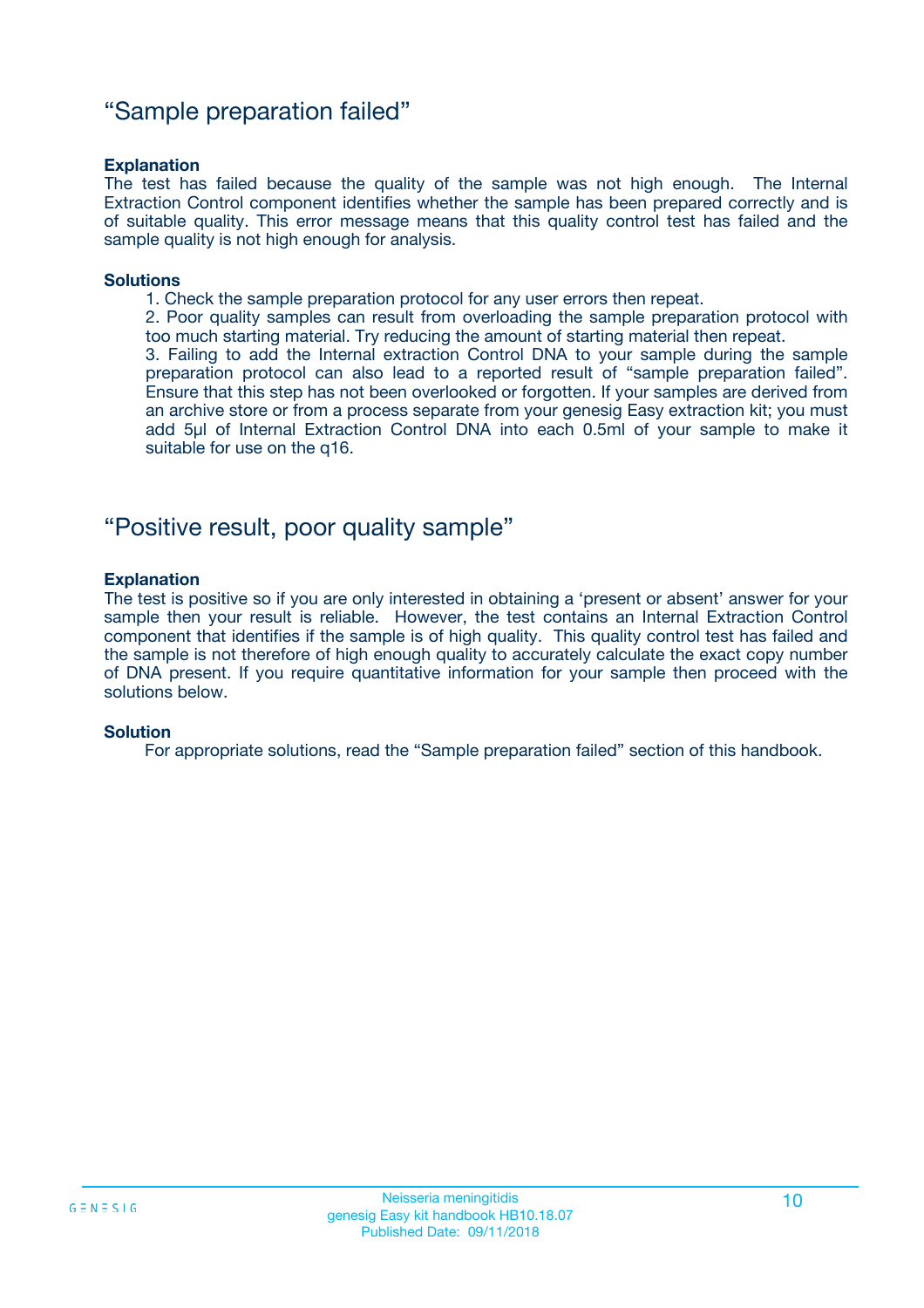### "Test failed"

#### **Explanation**

The test has failed because the Positive Control has not worked. The Positive Control is present to show that all aspects of the test are working correctly together. When this control test fails, the test as a whole is invalidated. This finding indicates that a problem has occurred in the reaction set-up part of the experiment and has nothing to do with sample preparation.

#### **Solutions**

- 1. Check the entire workflow and test set-up to look for any user errors, then repeat the test e.g. have the right colour pipettes and solutions been used with the correct tubes?
- 2. Ensure the positive and negative controls are inserted into the correct wells of your q16.

3. A component of the test may have 'gone off' due to handing errors, incorrect storage or exceeding the shelf life. When you open a new kit, run a simple test to show that changing the kit has solved the problem. Prepare a test which includes only the Positive Control, the Negative Control and one 'mock sample'. For the 'mock sample' add internal control template instead of any sample DNA. If the Positive Control works, the mock sample will now be called as a negative result.

### "Test failed and is contaminated"

#### **Explanation**

The Positive Control is indicating test failure, and the Negative Control is indicating test contamination. Please read the "Test Failed" and "Test contamination" sections of this technical support handbook for a further explanation.

#### **Solution**

For appropriate solutions, read both the "Test failed" and "Test contaminated" sections of this handbook.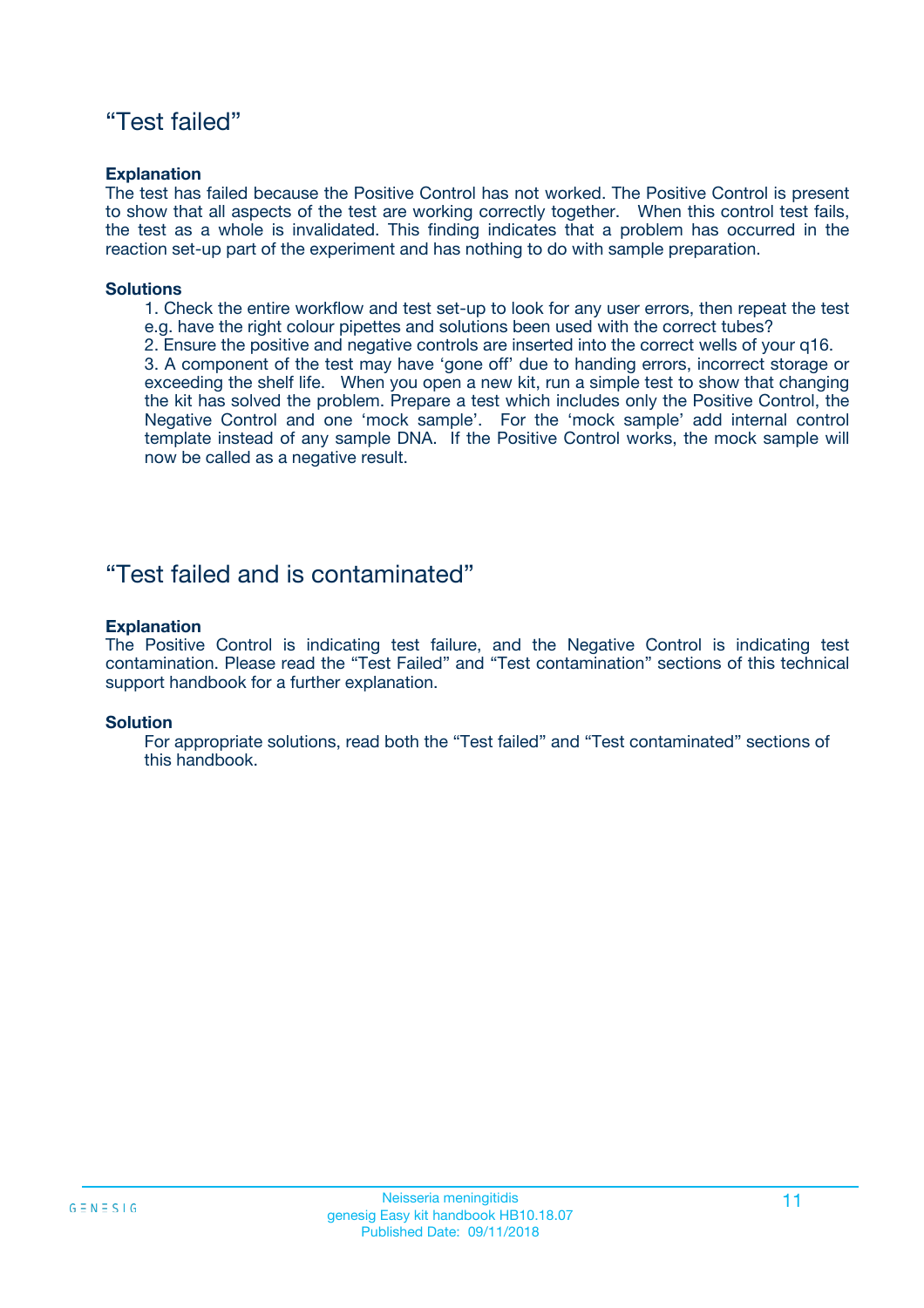### Neisseria meningitidis

Neisseria meningitidis is a non-motile, aerobic, Gram-negative bacterium of the Neisseriaceae family and is a causative agent of meningitis and other meningococcal diseases. There are 13 serotypes of this species and the genomes that have been wholly sequenced are around 2.2Mbp in length, arranged as a single, circular chromosome.

This bacterium resides on mucosal membranes such as in the respiratory tract and can be transmitted between hosts by infected saliva as aerosols. Pili facilitate attachment of the bacterium to the host cell membrane, allowing the bacterium to grow by utilising host provided salts, amino acids and iron. The iron is gained from heme in the blood and due to this, infection sites are often seen in combination with an aggregation of blood cells. Once the bacterium has entered the host blood stream, it can gain access to the meninges of the brain resulting in inflammation. A polysaccharide capsule containing variable surface protein allows the bacterium to evade phagocytosis by the host immune system. Another virulence factor is the production of a lipopolysaccharide endotoxin which is upregulated during the bacterial growth phase.

Infection usually begins with symptoms including fatigue, fever and headaches but rapidly progresses to coma and in around 10% of cases, death. As soon as infection with this bacterium is suspected, a course of antibiotics can be prescribed.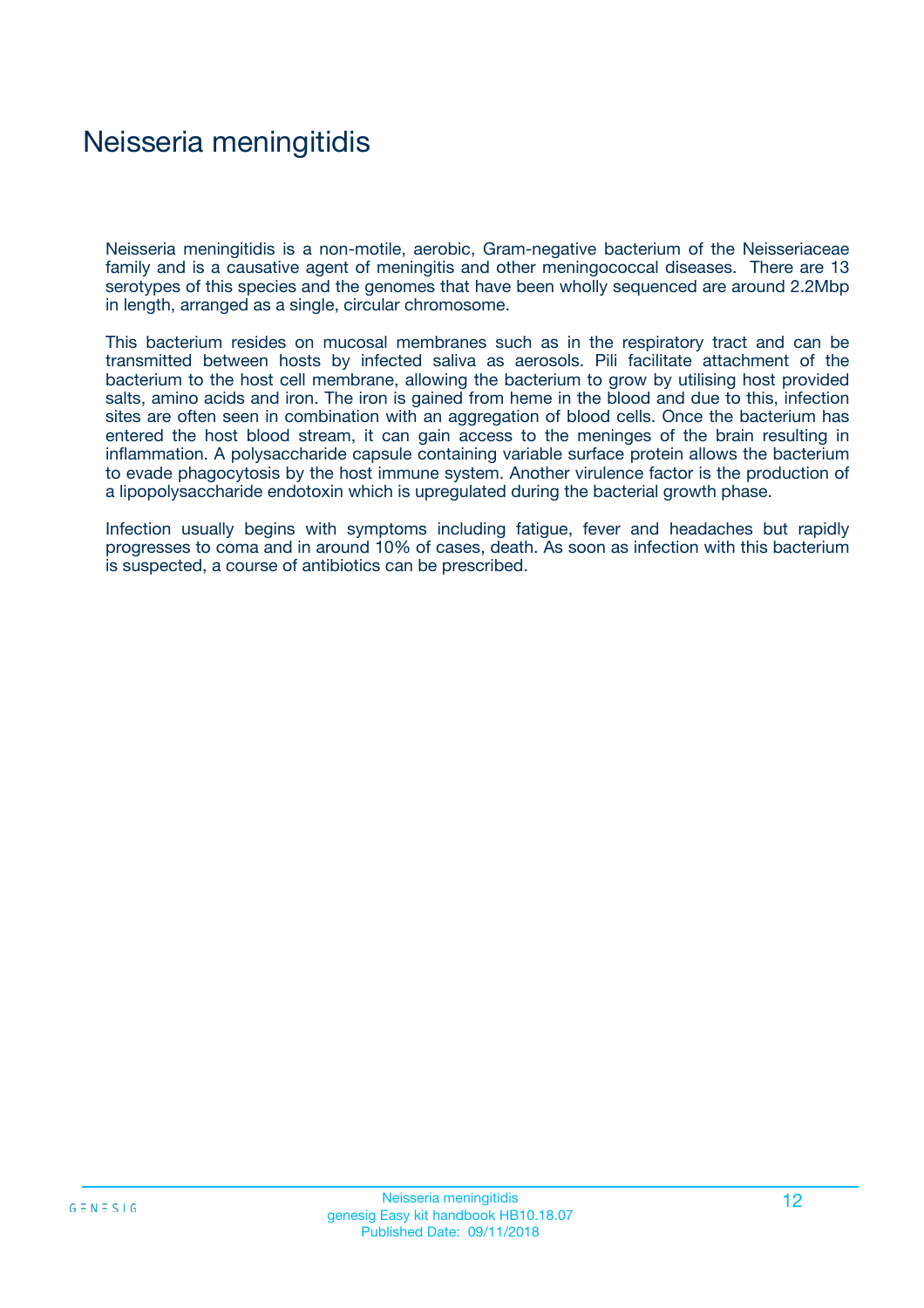## **Specificity**

The Primerdesign genesig Kit for Neisseria meningitidis (N.meningitidis) genomes is designed for the in vitro quantification of N.meningitidis genomes. The kit is designed to have a broad detection profile. Specifically, the primers represent 100% homology with over 95% of the NCBI database reference sequences available at the time of design.

The dynamics of genetic variation means that new sequence information may become available after the initial design. Primerdesign periodically reviews the detection profiles of our kits and when required releases new versions.

If you require further information, or have a specific question about the detection profile of this kit then please send an e.mail to enquiry@primerdesign.co.uk and our bioinformatics team will answer your question.